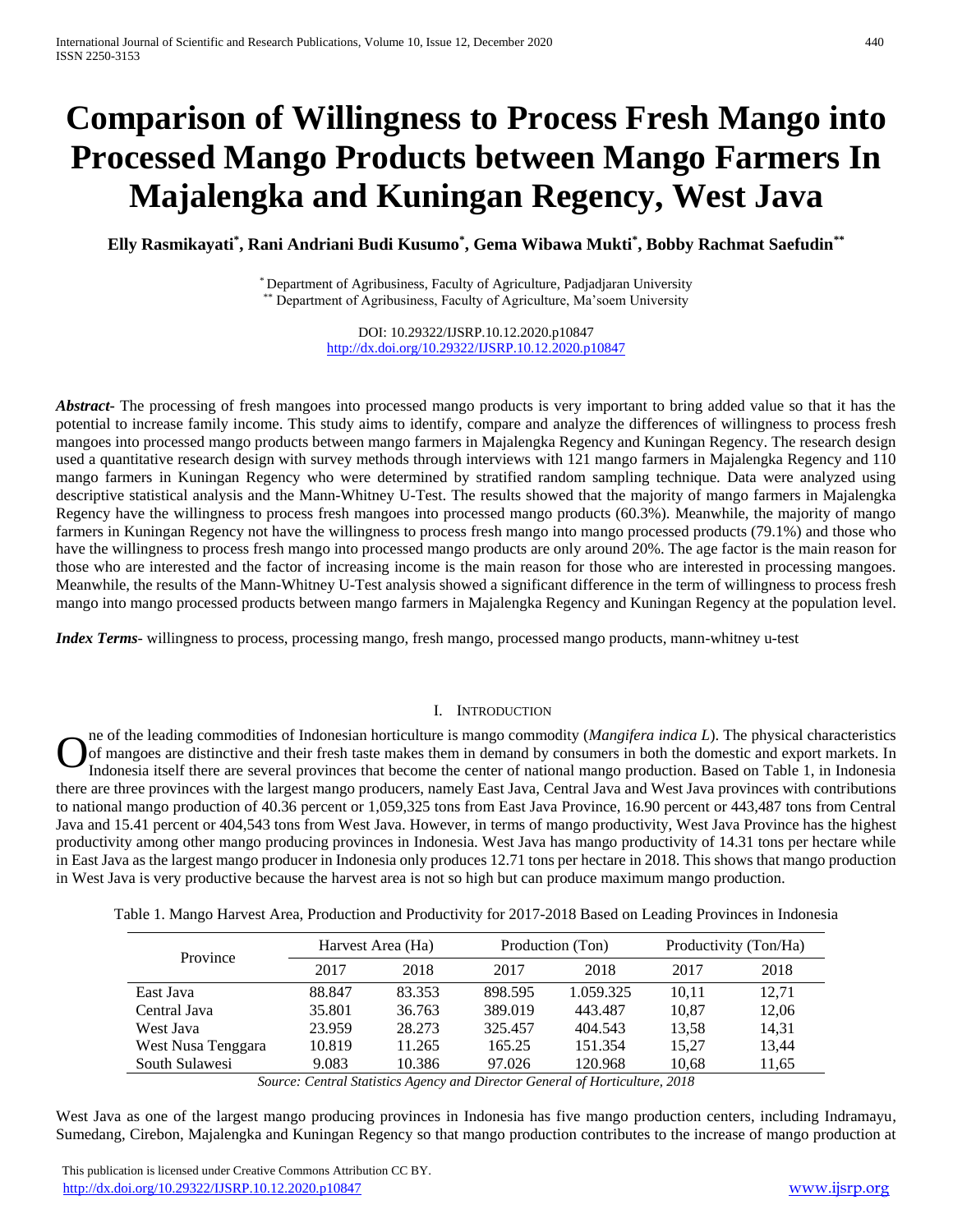the provincial level. For the amount of production produced by the five districts of the production center is not always high and the results vary because it does not close the possibility of behavior in different farming. Based on Table 2, Majalengka and Kuningan Regency are the two mango production centers with the lowest production in West Java. Agribusiness activities in both Regency are still at low to moderate levels. According to [1], the performance of agroindustry sub-system in Panyingkiran district, Majalengka Regency has the least performance value compared to other sub systems. This is because mango farmers do not wash mangoes, they also do not do mango sorting activities. Mango farmers also do not do grading activities because mango farmers feel they still do not understand to do these activities [2]. [3] stated that based on marketing margin, profit, farmer's share, marketing efficiency, all mango marketing channels in Majalengka are categorized as efficient. Whereas, farmers' farming behavior in Kuningan Regency has not been intensive in controlling pest attacks and this is suspected to have an effect on low farmer production [4]. So that when viewed from this, the agribusiness behavior of mango farmers in Kuningan Regency is still not efficient.

| Kabupaten  | Total Produksi (Ton) |
|------------|----------------------|
| Indramayu  | 94.114,7             |
| Sumedang   | 73.582.1             |
| Cirebon    | 55.476,7             |
| Majalengka | 44.756,7             |
| Kuningan   | 34.850,6             |

*Source: Jawa Barat dalam Angka, 2018*

The low production of mango farmers in Majalengka and Kuningan Regency is also related to their low income from mango farming. In addition, most of the mango farmers are farmers with narrow land tenure for mangoes [5]. Big farmers produce mangoes with good grades while small farmers produce bad grades [6]. Farmers can actually increase the added value of mango commodities into processed products such as fruit juice, dried mango, jam, chili sauce, yogurt, mocha, ice cream, pudding, mango powder and other types of mango preparations so that mangoes can continue to be consumed by the public and drive the selling price which can also increase so that production results are not wasted and the shelf life becomes longer. Referring to [7] and [8], even mango waste can be processed into processed mango products such as mango peel chips or other products. This processing activity brings added value so that it has the potential to increase his family's income. Especially when the mango harvest season comes, causing an over supplies of mangoes. This situation causes the price of mangoes to be cheap, and even farmers often cannot market their mango crops.

Farmers usually sell their products to *bandar* or collectors directly in fresh form. Based on the results of research by [9], it is found that farmers who carry out the mango processing process are still very low. This is in line with the results of research by [10] which states that farmers in cultivating agriculture and technology absorption are still low. This is partly due to the limited knowledge of farmers about the added value that will be generated by processing mangoes to increase their family income so that the interest of mango farmers to process mangoes is still lacking.

In terms of mango production and agribusiness potential, Majalengka Regency is relatively better than Kuningan Regency. Then the question that arises is whether mango farmers in Majalengka Regency are also more interested in processing fresh mangoes into processed products than mango farmers in Kuningan Regency. Thus, the study aims to identify, compare and analyze differences in the willingness to process fresh mangoes into processed mango products between mango farmers in Majalengka and Kuningan Regency.

# II. RESEARCH METHOD

# *A. Research Object and Location*

The object of this research is the farmers' willingness to process fresh mango into processed mango products. The location of this research is in Majalengka Regency and Kuningan Regency, West Java Province. The location of this research was chosen with the consideration that these two areas are regencies centers of mango production in West Java Province with relatively low mango production compared to other mango production centers in West Java.

# *B. Research Design and Methods*

The design in this research uses a quantitative research design using numerical methods to define an observation or variable that becomes the object of research. The research method used in this research is a survey method through interviews with respondents.

# *C. Research Population and Sample*

The number of population of this research is 2, namely the population of mango farmers in Majalengka Regency and the population of mango farmers in Kuningan Regency. The sampling technique used to determine the sample was stratified random sampling technique,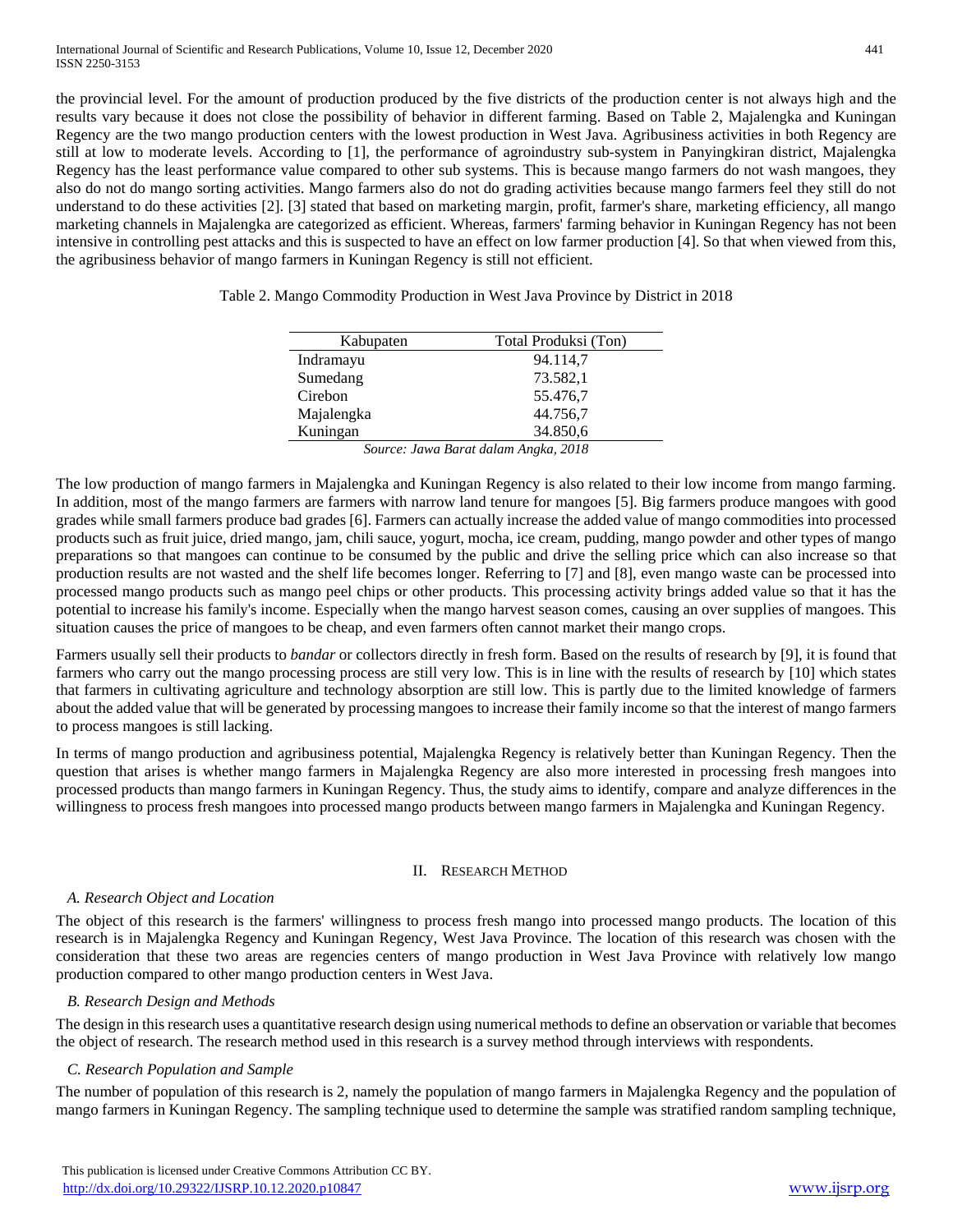so that a sample of 121 respondents was obtained for the sample of farmers in Majalengka Regency and 110 respondents for the sample of farmers in Kuningan Regency.



Figure 1. Sampling Techniques for Mango Farmers in Majalengka and Kuningan Regencies

# *D. Data analysis*

Data analyze technique used in the research are descriptive statistics analysis and Mann-Whitney U-Test. Descriptive statistics analysis used in this study is a frequency distribution table of the variable of willingness to process fresh mango into processed mango products from sample of farmers in Majalengka and Kuningan Regencies and any other types of descriptive statistics. Meanwhile, the Mann-Whitney U-Test was used to test the differences in willingness to process fresh mango into processed mango products on populations from sample of farmers in Majalengka and Kuningan Regencies. The Mann-Whitney U-Test is a hypothesis testing for 2 independent samples with non-parametric methods for qualitative variables with an ordinal measurement scale. The steps for hypothesis test about the differences of willingness to process fresh mango into processed mango products between mango farmers in Majalengka Regency and Kuningan Regency using the Mann-Whitney U-Test as follows:

# a. Hypotheses

- $H_0$ : There is no difference in term of willingness to process fresh mango into processed mango products between mango farmers in Majalengka Regency and Kuningan Regency in the population level.
- $H_a$ : Willingness to process fresh mango into processed mango products between mango farmers in Majalengka Regency and Kuningan Regency is different in the population level.

## b. Test Statistics

The distribution form of Mann-Whitney U-Test is approximately normal distribution (*z*) for large case ( $n_1, n_2 \ge 7$ ) with test statistics as follows:

$$
z = \frac{U - \mu_U}{\sigma_U}
$$

where

$$
\mu_U=\frac{n_1n_2}{2}
$$

and

$$
\sigma_U = \sqrt{\frac{n_1 n_2 (n_1 + n_2 + 1)}{12}}
$$

Note:

- $n_1$  = The size of the sample of farmers in Majalengka Regency
- $n_2$  = The size of the sample of farmers in Kuningan Regency
- $U =$  Number of ranks of willingness to process fresh mango into processed mango products mango of farmers in Majalengka Regency (or Kuningan Regency)

 $\mu_{II}$  = Mean of sampling distribution of U

 $\sigma_{IJ}$  = Standard deviation of sampling distribution of U

c. Rejection Rule

 This publication is licensed under Creative Commons Attribution CC BY. <http://dx.doi.org/10.29322/IJSRP.10.12.2020.p10847> [www.ijsrp.org](http://ijsrp.org/)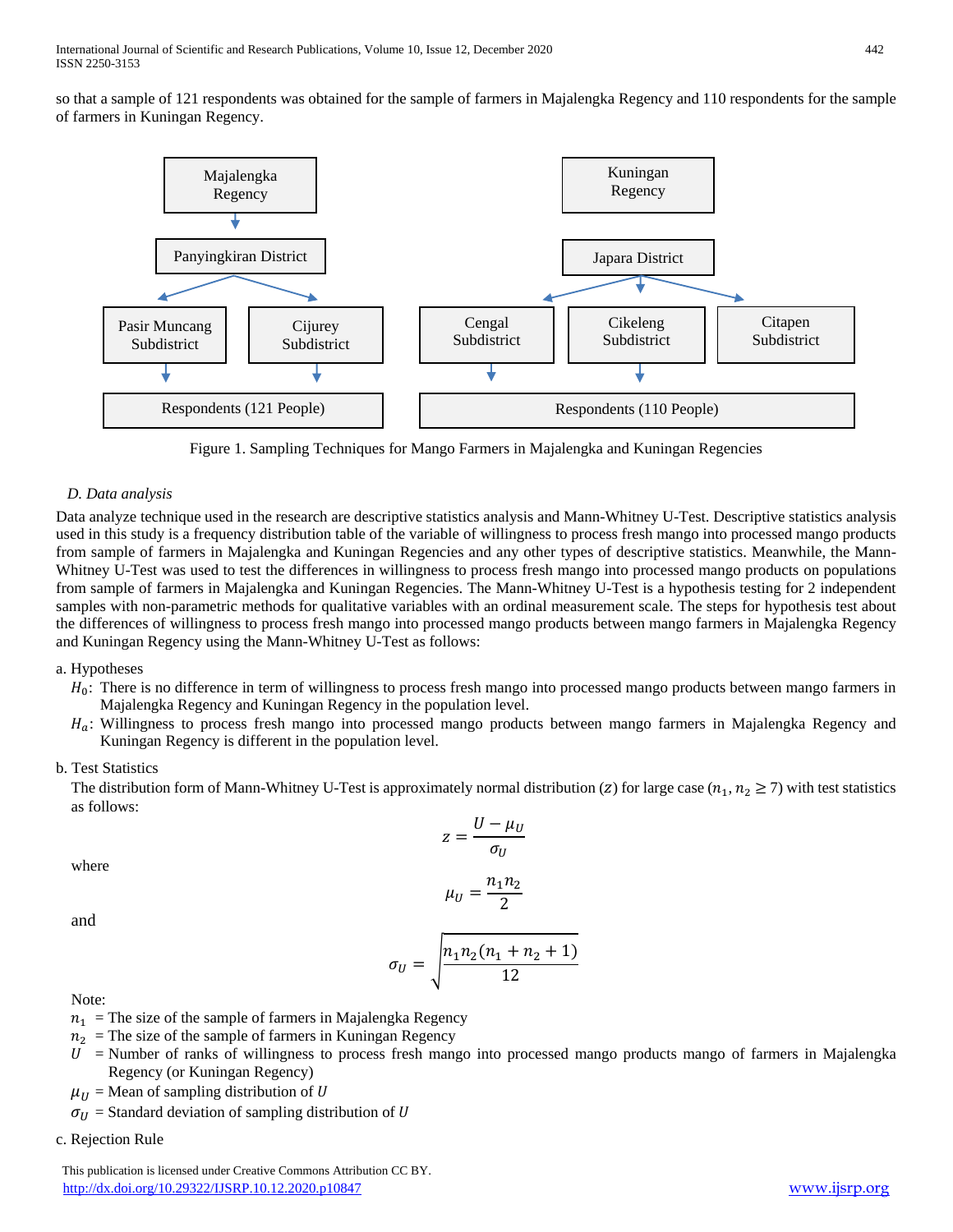# Reject  $H_0$  if p-value  $\leq \alpha$

The data analysis process is carried out using SPSS 22 software statistics tools.

## III. RESULT AND DISCUSSION

## *A. Description of Willingness to Process Fresh Mango into Processed Mango Products between Mango Farmers In Majalengka and Kuningan Regency*

The results showed that the majority of mango farmers in Majalengka Regency who have a willingness to process fresh mangoes into processed mango products are as much as 60.3%, while those who are not interested in processing fresh mangoes into processed mango products are 39.7%. Meanwhile, there were 79.1% of mango farmers in Kuningan Regency who did not have the willingness to process fresh mango into processed mango products and those who had the willingness to process fresh mango into mango processed products only around 20% (Table 3). This shows that mango farmers in Majalengka Regency are more interested in developing their business more. According to [11], [12] and [13], mango farmers in Majalengka Regency have often attended counseling and training on mango development and are supported by local government policies.

Table 3. Frequency Distribution of Willingness to Process Fresh Mango into Processed Mango Products between Mango Farmers In Majalengka Regency and Kuningan Regency

| Regency    | Willingness to<br>Process Mango | Frequency<br>(Person) | Percent<br>$(\%)$ | Cumulative<br>Percent |
|------------|---------------------------------|-----------------------|-------------------|-----------------------|
|            | No                              | 48                    | 39.7              | 39.7                  |
| Majalengka | Yes                             | 73                    | 60.3              | 100.0                 |
|            | Total                           | 121                   | 100.0             |                       |
|            | N <sub>0</sub>                  | 87                    | 79.1              | 79.1                  |
| Kuningan   | Yes                             | 23                    | 20.9              | 100.0                 |
|            | Total                           | 110                   | 100.0             |                       |

Source: Primary data, processed (2020)

## *B. The Reason of Farmers about Their Willingness to Process Fresh Mango into Processed Mango Products*

There are many reasons why mango farmers both in Majalengka Regency and Kuningan Regency do not have the willingness to process fresh mangoes into processed mango products. These reasons are summarized in Table 3. Mango farmers in Majalengka Regency stated more reasons than mango farmers in Kuningan Regency. However, from all the reasons put forward directly by the respondents, the old age factor was the reason most frequently cited by mango farmers in Majalengka Regency and Kuningan Regency. Mango farmers in Majalengka Regency and Kuningan Regency have an average age of over 50 years old. In addition, based on Table 4, it can be seen that the median age of mango farmers in both Majalengka Regency and Kuningan Regency is more than 50 years, meaning that more than half of the number of mango farmers in these two areas are over 50 years old with the oldest age of the respondents is 87 years old. This age factor certainly affects farm productivity. According to [14], the development of agribusiness businesses that were traditional in nature, are now more modern and global in nature, this requires young farmers to be willing to be involved in developing agribusiness in Indonesia.

|                                                       | Regency                |                      |       |
|-------------------------------------------------------|------------------------|----------------------|-------|
| Reason                                                | Majalengka<br>(Person) | Kuningan<br>(Person) | Total |
| - Selling Results of fresh mango<br>harvest is enough | 2                      |                      |       |
| - I'm lazy                                            |                        |                      |       |
| - High risk                                           |                        |                      |       |
| - Complicated, troublesome,<br>complicated            |                        |                      |       |
| - Being sick                                          |                        |                      |       |
| - Busy                                                |                        |                      |       |
| Already exhausted<br>$\blacksquare$                   |                        |                      |       |
| - Already old                                         |                        | 20                   |       |

 This publication is licensed under Creative Commons Attribution CC BY. <http://dx.doi.org/10.29322/IJSRP.10.12.2020.p10847> [www.ijsrp.org](http://ijsrp.org/)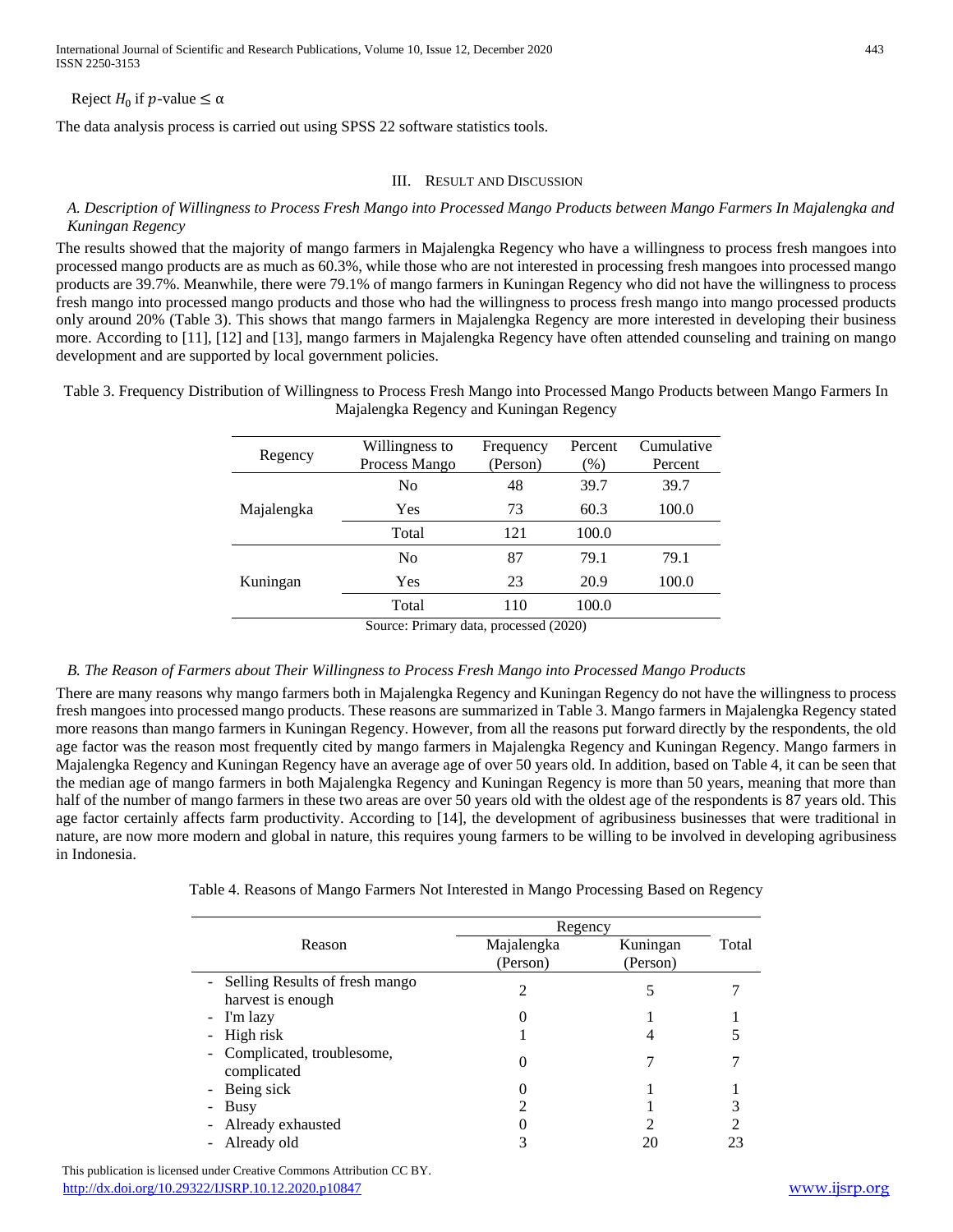|                                 | Regency    |          |       |
|---------------------------------|------------|----------|-------|
| Reason                          | Majalengka | Kuningan | Total |
|                                 | (Person)   | (Person) |       |
| - There is no capital           |            |          |       |
| - Nothing helps                 |            |          |       |
| - There's nothing to distribute |            |          |       |
| - No answer                     | 38         | 38       | 76    |
| Total                           |            | 87       |       |

*Source: Primary data, processed (2020)*

Based on Table 4, it can also be seen that the average age of mango farmers in Kuningan Regency is older than mango farmers in Majalengka Regency. This shows that not many young farmers are willing to enter the world of agriculture, especially mango farming. As information from several respondents, it is known that their children prefer to work in offices and in urban areas than in the agricultural sector, especially in mango farming. This is because working in an office is more perceived as having a higher prestige than being a mango farmer. Regeneration of mango farmers, especially in Kuningan Regency by young farmers who have an agribusiness spirit is very important to be able to increase mango production and farmers 'interest in not only selling fresh mangoes but also processing them into processed mango products so that it will increase farmers' income from the added value generated from processed products mango. In addition, mango farming is indeed a risky type of business [15], but young farmers will be more willing to face the risk of something new [16].

Table 5. Description of Age of Mango Farmers Based on Regency

|                                                                                                                                                                                                                                                                                                                                    | Regency             |        |  |  |
|------------------------------------------------------------------------------------------------------------------------------------------------------------------------------------------------------------------------------------------------------------------------------------------------------------------------------------|---------------------|--------|--|--|
| Farmer Age                                                                                                                                                                                                                                                                                                                         | Majalengka Kuningan |        |  |  |
| N                                                                                                                                                                                                                                                                                                                                  | 121                 | 110    |  |  |
| Mean                                                                                                                                                                                                                                                                                                                               | 50.80               | 57.59  |  |  |
| Median                                                                                                                                                                                                                                                                                                                             | 50.00               | 57.00  |  |  |
| <b>Std. Deviation</b>                                                                                                                                                                                                                                                                                                              | 13.353              | 11.836 |  |  |
| Minimum                                                                                                                                                                                                                                                                                                                            | 23                  | 27     |  |  |
| Maximum                                                                                                                                                                                                                                                                                                                            | 87                  | 87     |  |  |
| $\mathbf{a}$ $\mathbf{b}$ $\mathbf{c}$ $\mathbf{d}$ $\mathbf{d}$ $\mathbf{d}$ $\mathbf{d}$ $\mathbf{d}$ $\mathbf{d}$ $\mathbf{d}$ $\mathbf{d}$ $\mathbf{d}$ $\mathbf{d}$ $\mathbf{d}$ $\mathbf{d}$ $\mathbf{d}$ $\mathbf{d}$ $\mathbf{d}$ $\mathbf{d}$ $\mathbf{d}$ $\mathbf{d}$ $\mathbf{d}$ $\mathbf{d}$ $\mathbf{d}$ $\mathbf{$ |                     |        |  |  |

*Source: Primary data, processed (2020)*

Meanwhile, mango farmers who are interested in processing fresh mangoes into processed mango products have the most reason to increase their income. There are also those who have reasons to be more successful, increase knowledge, seek experience and want to be independent. These reasons may be cited by young mango farmers. Meanwhile, old mango farmers have another more visionary reason, namely that the mango processing business can be passed on to their offspring.

Table 6. Reasons of Mango Farmers Interested in Mango Processing Based on Regency

|                                                        | Regency    |          |       |
|--------------------------------------------------------|------------|----------|-------|
| Reason                                                 | Majalengka | Kuningan | Total |
|                                                        | (Person)   | (Person) |       |
| - In order to be passed on to offspring                |            |          |       |
| - To be more successful                                |            |          |       |
| - Increase knowledge                                   |            |          |       |
| - Increasing income                                    | 29         | 14       | 43    |
| - Looking for experience and want to be<br>independent |            |          |       |
| - No answer                                            | 29         |          | 38    |
| Total                                                  | 73         | 23       | 96    |
|                                                        |            |          |       |

*Source: Primary data, processed (2020)*

# *C. The Differences of Willingness to Process Fresh Mango into Processed Mango Products between Mango Farmers In Majalengka and Kuningan Regency*

The results of the Mann-Whitney U-Test analysis regarding the differences of willingness to process fresh mango into processed mango products between mango farmers in Majalengka Regency and Kuningan Regency show the value of Asymp. Sig. equal to 0.000 < 0.01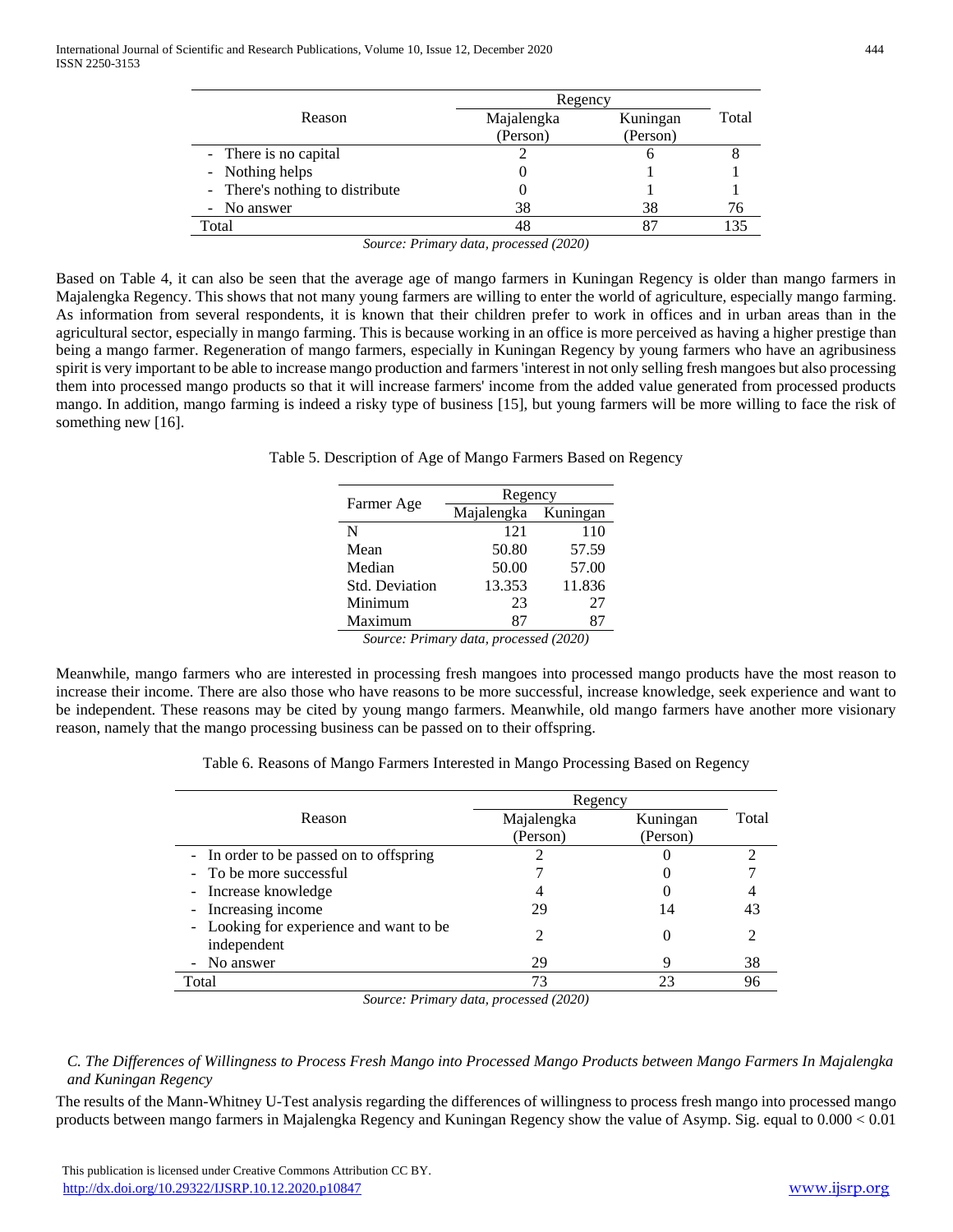$= \alpha$ . This means that there is a significant difference in the willingness to process fresh mango into processed mango products between mango farmers in Majalengka and Kuningan districts at the population level (Table 7).

|                               | Willingness to Process Mango |           |              |  |
|-------------------------------|------------------------------|-----------|--------------|--|
| Regency                       | N                            | Mean Rank | Sum of Ranks |  |
| Majalengka                    | 121                          | 137.68    | 16659.50     |  |
| Kuningan                      | 110                          | 92.15     | 10136.50     |  |
| Total                         | 231                          |           |              |  |
| Test Statistics <sup>a</sup>  |                              |           |              |  |
| Mann-Whitney U                |                              | 4031.500  |              |  |
| Wilcoxon W                    |                              | 10136.500 |              |  |
| Z                             |                              | $-6.059$  |              |  |
| Asymp. Sig. (2-tailed)        |                              | .000      |              |  |
| a. Grouping Variable: Regency |                              |           |              |  |

Table 7. Results of the Mann-Whitney U-Test Analysis

With this significant difference, it can be concluded that one of the group has a greater willingness to process fresh mango into processed mango products than other group by comparing the mean rank value of the willingness to process mango between Majalengka Regency and Kuningan Regency. Based on Table 7, the mean rank value of willingness to process mango in Majalengka Regency is 137.68 which is greater than Kuningan Regency with a mean rank value of 92.15. Thus, it can be concluded that at the population level with a confidence level of 99%, that the willingness to process fresh mango into processed mango products by mango farmers in Majalengka Regency is greater than the mango farmers in Kuningan Regency.

## IV. CONCLUSION

The majority of mango farmers in Majalengka Regency who have a willingness to process fresh mangoes into processed mango products are as much as 60.3%, while those who are not interested in processing fresh mangoes into processed mango products are 39.7%. Meanwhile, there were 79.1% of mango farmers in Kuningan Regency who did not have the willingness to process fresh mango into processed mango products and those who had the willingness to process fresh mango into mango processed products only around 20%. The old age factor was the reason most frequently cited by mango farmers in Majalengka Regency and Kuningan Regency so that they do not have the willingness to process fresh mangoes into processed mango products. Meanwhile, mango farmers who are interested in processing fresh mangoes into processed mango products have the most reason to increase their income. Then, based on the results of the Mann-Whitney U-Test analysis can be concluded that with a confidence level of 99%, that the willingness to process fresh mango into processed mango products by mango farmers in Majalengka Regency is greater than the mango farmers in Kuningan Regency at the population level.

#### ACKNOWLEDGMENT

Thank you to the Ministry of Education and Culture for funding research through the Decentralization Scheme - Basic Research for Higher Education (PDUPT) in 2020.

#### **REFERENCES**

- [1] N. Kurnia, E. J. Muslihat, and A. N. Siregar, "PENGEMBANGAN AGRIBISNIS MANGGA GEDONG GINCU (Mangifera indica L.) MELALUI PEMBERDAYAAN KELOMPOKTANI DI KECAMATAN PANYINGKIRAN KABUPATEN MAJALENGKA," *J. Penyul. Pertan.*, vol. 2, no. 1, pp. 33–49, 2020.
- [2] W. Ramadhani and E. Rasmikayati, "Pemilihan Pasar Petani Mangga Serta Dinamika Agribisnisnya Di Kecamatan Panyingkiran Kabupaten Majalengka Provinsi Jawa Barat," *Mimb. Agribisnis J. Pemikir. Masy. Ilm. Berwawasan Agribisnis*, vol. 3, no. 2, pp. 185–205, 2017.
- [3] S. Suhaeni, K. Karno, and W. Sumekar, "Value Chain Agribisnis Mangga Gedong Gincu (Mangifera Indica l) di Kabupaten Majalengka," *Agrar. J. Agribus. Rural Dev. Res.*, vol. 1, no. 2, pp. 125–135, 2015.
- [4] R. A. B. Kusumo, E. Rasmikayati, T. Karyani, and G. W. Mukti, "PERBANDINGAN PERILAKU USAHATANI PADA DUA SENTRA PRODUKSI MANGGA DI PROVINSI JAWA BARAT (Kasus di Kabupaten Indramayu dan Kuningan)," *Mimb. Agribisnis J. Pemikir. Masy. Ilm. Berwawasan Agribisnis*, vol. 5, no. 2, pp. 134–144, 2019.
- [5] L. Sulistyowati, R. S. Natawidjaja, and B. Rahmat, "Adoption of Technology and Economics Efficiency of The Smallholder Mango Farmers in Indonesia," *Int. J. Appl. Bus. Econ. Res.*, vol. 13, no. 7, pp. 4621–4645, 2015.
- [6] A. Yunita and A. Julia, "Model rantai nilai pada komoditas mangga gedong gincu di Kabupaten Majalengka," 2014.
- [7] A. Arora, J. Banerjee, R. Vijayaraghavan, D. MacFarlane, and A. F. Patti, "Process design and techno-economic analysis of an integrated mango processing waste